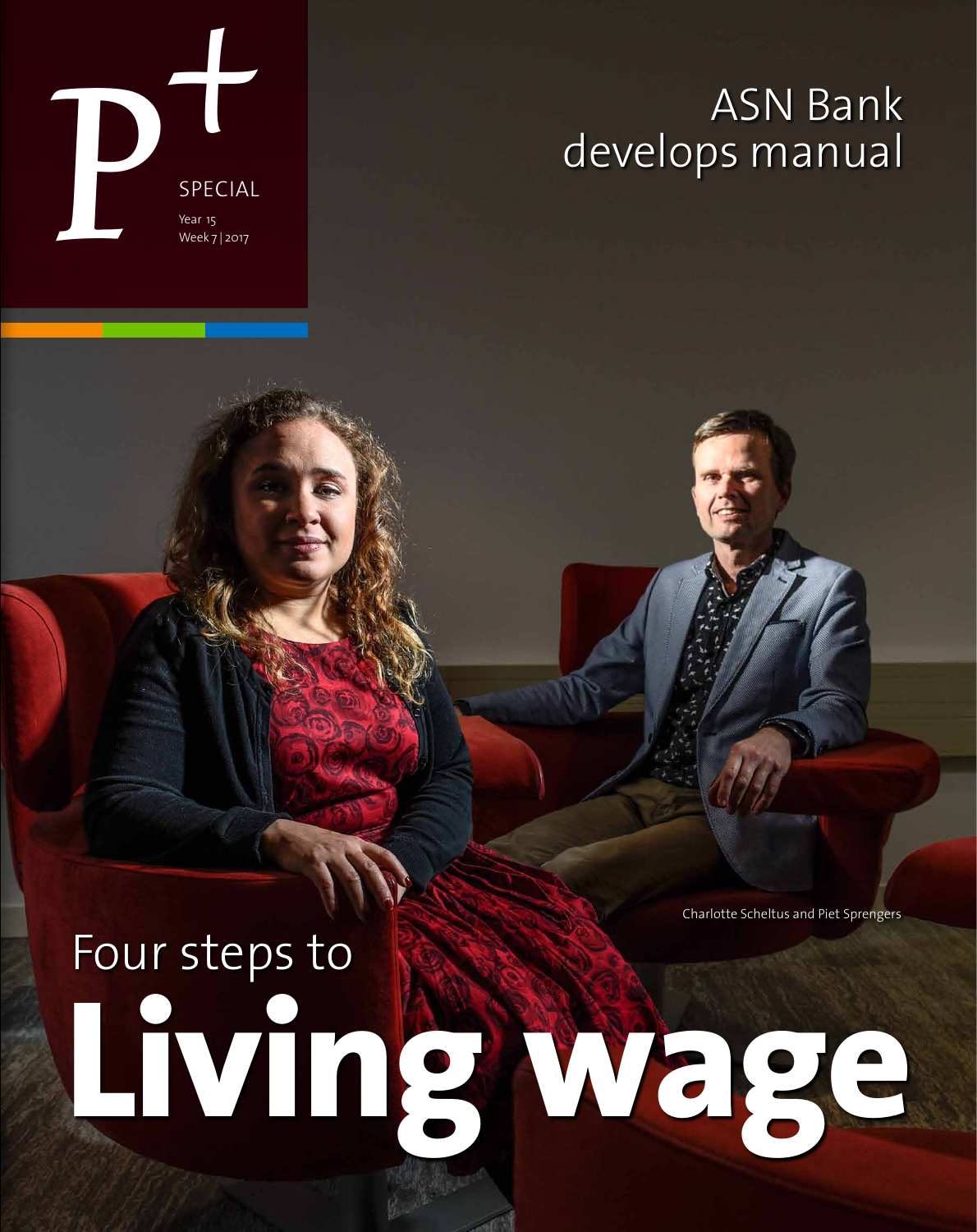**2**

The Dutch ASN Bank does not want to constantly confront textile companies that pay employees so little that they are unable to live on them. It is better to establish a goal with a group of sustainable companies by determining a time in the future when living wages can be realised. Piet Sprengers and Charlotte Scheltus of ASN Bank suggest four steps to achieve this. The ultimate goal: to ensure that all clothing companies in the investment universe of ASN Bank have implemented living wages by 2030.

Piet Sprengers and Charlotte Scheltus are developing a manual for textile companies: "Although the goal isn't simple, living wage is a human right." Everything you need to establish living wages in the textile sector



# **How can ASN Bank increase its sustainable impact?**

**A**SN Bank is not the largest bank in the world, but it has more impact than one would expect. "And that's our ambition," according to Piet Sprengers (1958) and Charlotte Scheltus (1984). He is head sustainability at the bank, while she is a sustainability policy and research consultant. ASN Bank is based in the Netherlands and heavenly invests in sustainable development. To underline their ambition, the debate about their 'living wage manual' for textile companies takes place in Utrecht, at the new Volksbank, instead of in the bank's own offices in The Hague. ASN Bank recently joined this group as a label, together with SNS, RegioBank and BLG Wonen. Sprengers: "I have been coming here a lot lately. ASN Bank's sustainability policy has been taken on board by the entire group."

And ASN Bank has managed to stimulate other banks as well. Its own policy to bank in a 'climate-neutral' way has become a major topic within the Dutch Banking Association (NVB). The source of inspiration is recognised in a 'Climate Statement' published by the organisation: "Dutch banks aim to constantly reduce greenhouse gas emissions related to their operations (offices and mobility). Some

Dutch banks have already implemented climate-neutral operational management, others hope to achieve this in the short term. With managed assets at a value of 13 billion euros, ASN Bank takes it one step further by embracing the goal to make all its financing and investment activities entirely climateneutral. This globally unique climate ambition should be realised by 2030. A similar goal has been set for clothing companies: the companies in which ASN Bank invests must all have implemented living wage by that date. Piet Sprengers: "It was mainly our sound Climate Policy method that impressed. Similarly, we want to help realise living wages in the textile industry. Together with the Impact Centre of the Erasmus University of Rotterdam we performed a benchmark among 14 textile companies and developed a practical method. We now know where every company is at, and will use this as a basis for developing our manual for companies."

Charlotte Scheltus: "Companies can choose a benchmark for living wage and a goal themselves, insofar as it is a motivated decision. As a shareholder, we want to provide support in the practical realisation and results."

**The first contacts** with textile companies have already been established. Sprengers is familiar with the questions on living wage critical shareholders face; for example: what should such a policy entail? Sprengers: "Our knowledge is much more important that the weight of our share package. We don't have to make threats. We are not an NGO that constantly pushes negative buttons. They may see us as a difficult, demanding party, but one that is well-informed. And one that is taken seriously by the financial sector, making demands today that may be implemented by major institutional investors such as pension funds in five years."

This is why ASN Bank will be providing the manual as an open source document made available to other financial institutions. Sprengers calls it due diligence: "This way, we can increase our impact on sustainable development beyond our own scope."

"As a sustainable investor, we offer textile companies a method that will allow us to exchange experiences."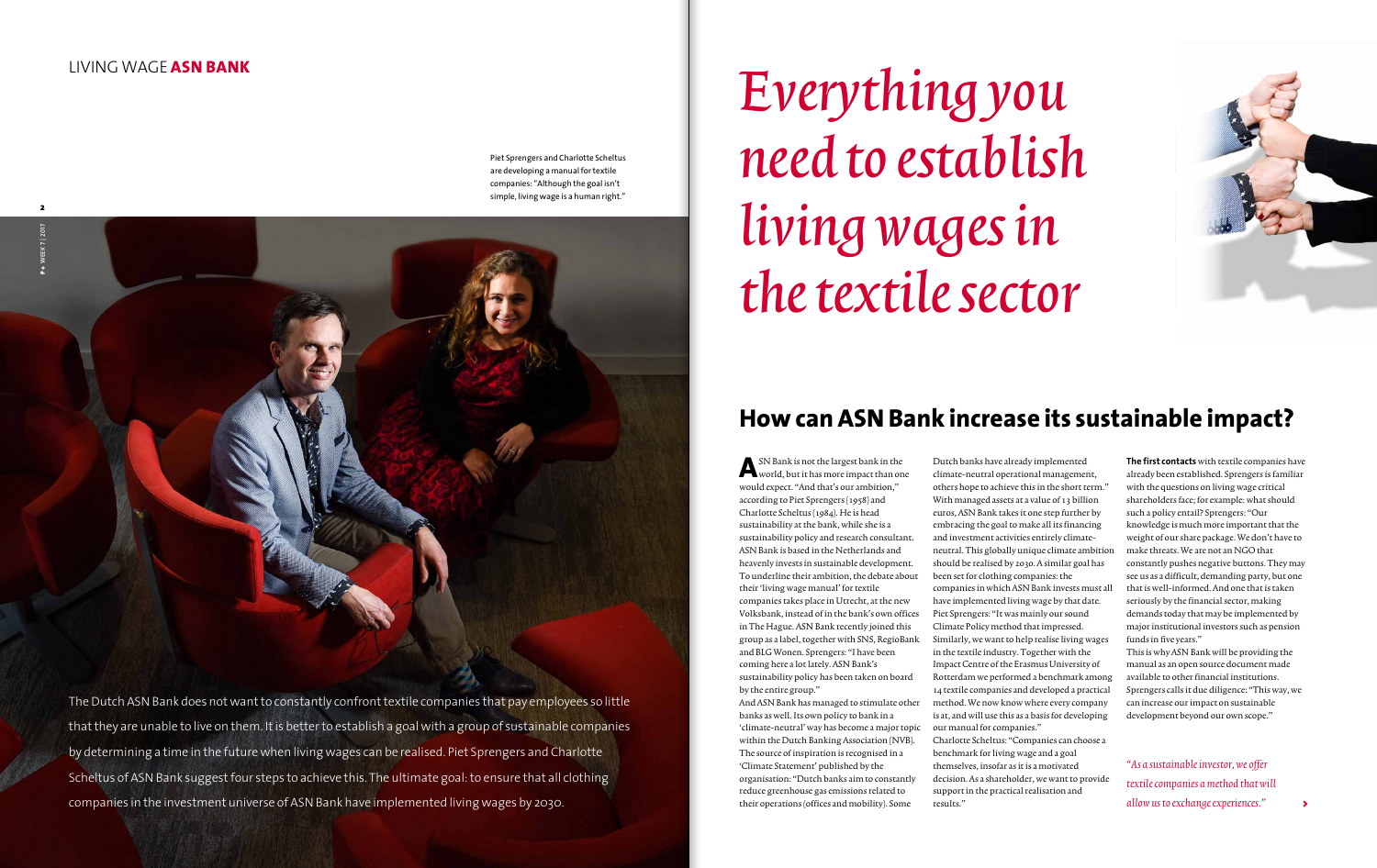

P+ **week 7 | 2017**

# Living wage **ASN Bank**

# **Step 1**  Formulate your own living wage policy

- + **Formulate your own vision and policy.**
- + **Investigate wages in the outsourcing chain.**
- + **Establish a clear goal with an end date.**
- + **Communicate this goal in the language of suppliers and manufacturers.**
- + **Provide insight into your own role in achieving this goal.**

The final argument to not establish living wage is that it results in higher production costs. Scheltus has her doubts. "Living wage motivates employees to work hard, make fewer mistakes. Textile workers will not look for other employment as quickly, which means that training investments offer greater returns."

#### MODERATE OR HARDLINER?

During the religious disputes in the Netherlands in the 17th century there were two sides: the moderates and the hardliners. The first explained the Bible loosely, while the latter took everything literally: if it says a snake said something, it meant the snake could talk.

A similar discussion is possible for living wage. Take rose grower Van den Berg Roses in Kenya. Although the Dutch company doesn't pay living wages, it's still known as a frontrunner in the social field. The reason for this is that there is a free clinic on the company premises, offering free medical care to employees and discounts to their families. Transport is free and local schools are sponsored. These are all living costs that do not have to be paid by the rose pickers themselves. This is a different kind of solution. Or is it?

- 1 Hennes & Mauritz (Swedish) 2 Puma (German) 3 Adidas (German) 4 Inditex (Spanish) 5 Marks & Spencer 6 Esprit Holdings Limited(USA / Hongkong) **7** Gildan Active Wear (Canadian) 8 Asos (British) 9 Kappa hl (Swedish) 10 Nike (USA) 11 GAP (USA) 12 Asics (Japanese) 13 Lojas Renner (Brazilian)
- 
- 

Sprengers of ASN Bank wouldn't choose this moderate approach. "It's good and probably well-intended, but to me it's more of a temporary solution for where governments fail. It involves a 'truck system': if you're not happy and want to work elsewhere, all benefits must be left behind. This makes employees very dependent."

- + **Make an inventory of the actually paid wages in cooperation with the textile manufacturers.**
- + **Also analyse external sources that determine the level of living wage at the production location.**
- + **Calculate the scope of the gap between paid wage and living wage.**

## ASN Bank's cooperation with textile companies

The companies in the investment funds of ASN Bank must meet a number of sustainable criteria to be accepted. In investment jargon these are known as exclusion criteria. But one could also look at it from another perspective, according to ASN Bank. "We include good companies," Piet Sprengers explains.

## WHAT STOPS COMPANIES FROM implementing living wages?

In case of textile companies there are 13 that have been 'included' in the investment universe of ASN Bank. Karen Maas of the Impact Centre of Erasmus University Rotterdam actually supported the bank in analysing the sustainable ambition, policy and implementation of 14 companies. She is a specialist in impact measurement. Swedish company H&M holds the first position, with Puma and Adidas on positions two and three.

14 Amer Sports (Finnish)

The list includes major names, global players even, of which the labels are sometimes more well-

## THE SUCCESSFUL APPROACH of H&M

known than the name of the mother companies. Every winter sports enthusiast is familiar with skis from Salomon and Atomic, but not necessarily the name of the holding Amer Sports. A widely known name in Dutch shopping streets is Zara, while its clothing is produced for the little-known Spanish mother company Inditex.

Some other major brands are not on the list for various reasons. C&A is not included, while it is one of the two largest buyers of organic cotton worldwide. But as the Dutch chain isn't listed, it can't be included in an investment fund. More remarkable is the absence of the more luxurious fashion brands, of which one would expect that their higher product prices would easily be able to accommodate living wage. Where are Hugo Boss, Dior, or Burberry? These pricey fashion brands have their high-fashion made by very cheap textile workers in India and Bangladesh too. Moreover, the top segment still uses real fur. Charlotte Scheltus: "This may involve collars or trimmings on gloves. Regardless, ASN refuses to invest in companies that mistreat animals via its funds."

"The remuneration received for a standard work week by a worker in a particular place sufficient to afford a decent standard of living for the worker and her or his family. Elements of a decent standard of living include food, water, housing, education, health care, transport, clothing, and other essential needs including provision for unexpected events."

Definition of living wage from Social Accountability International (SAI)

"We will develop a price method that ensures actual labour costs."

# **Step 2** Determine the wage level of employees

Books can be filled with all inhumane conditions in which textile workers live as a result of low wages. The same applies to the obstacles that hinder the realisation of living wage. Charlotte Scheltus is familiar with all the reasons why not to establish a living wage.

Moreover, she is through with the infinite discussions about the definition of living wage. "The term 'living wage' has been around since 1919 and it was defined as part of the Universal Declaration on Human Rights in 1948. It's more important to look at the figures. There have been plenty of studies analysing the gap between the minimum wage level and living wage. Use that data and start a pilot. Learn by doing. As a clothing company, it will win you sympathy from your customers."

Another obstacle is whether customers will want to pay a fairer price for their summer dress. Buyers can't be blamed for being hesitant: they don't have a direct impact on the management of their shopping chains. Scheltus: "Support can be stimulated by working with organisations that act on behalf of the customer. It has been proven that people who feel committed to a company are willing to pay a higher price in the shops." Moreover, governments in developing countries rarely cooperate. It is in their best interest to keep the minimum wage low so the country continues to be attractive to companies, either to invest or to settle. Here too, Scheltus sees a task for cooperating textile companies: "When competitors join forces, no one benefits from lower minimum wages."

Swedish company Hennes & Mauritz developed its own term, the 'Fair Wage Method', with an associated roadmap. It even includes a date: in 2018 all H&M's strategic suppliers must pay their employees 'living wages'. No other company of this size has done this before, although the small Swedish label 'Nudie' goes much further in India by more than doubling the minimum wage; from 62 euros to 150 euro a month.

The H&M policy was established in 2013 and the first results will be visible soon. Despite its size, it's not easier for H&M it to arrange a higher wage than it is for other textile companies, as it doesn't own any of the production locations. The factory owners, which represent some 850,000 employees distributed over 750 factories, must be convinced first. This demanded a promise, which H&M made: "We will develop a price method that guarantees actual labour costs. By doing so, we enable our suppliers to pay living wages and limit overtime." H&M also publicly resolved to convince governments of establishing a minimum wage at the living wage level, and then adapting it to the increased costs of living on an annual basis. In addition, H&M promised to work with employee associations in the process, and even initiate a pilot project in Bangladesh in cooperation with Swedish trade union IF Metall.

To Piet Sprengers this proves that even H&M still had to explore which wages were being paid. "This is something all companies face: they need sufficient insight into what is actually being paid. This information is just not readily available."